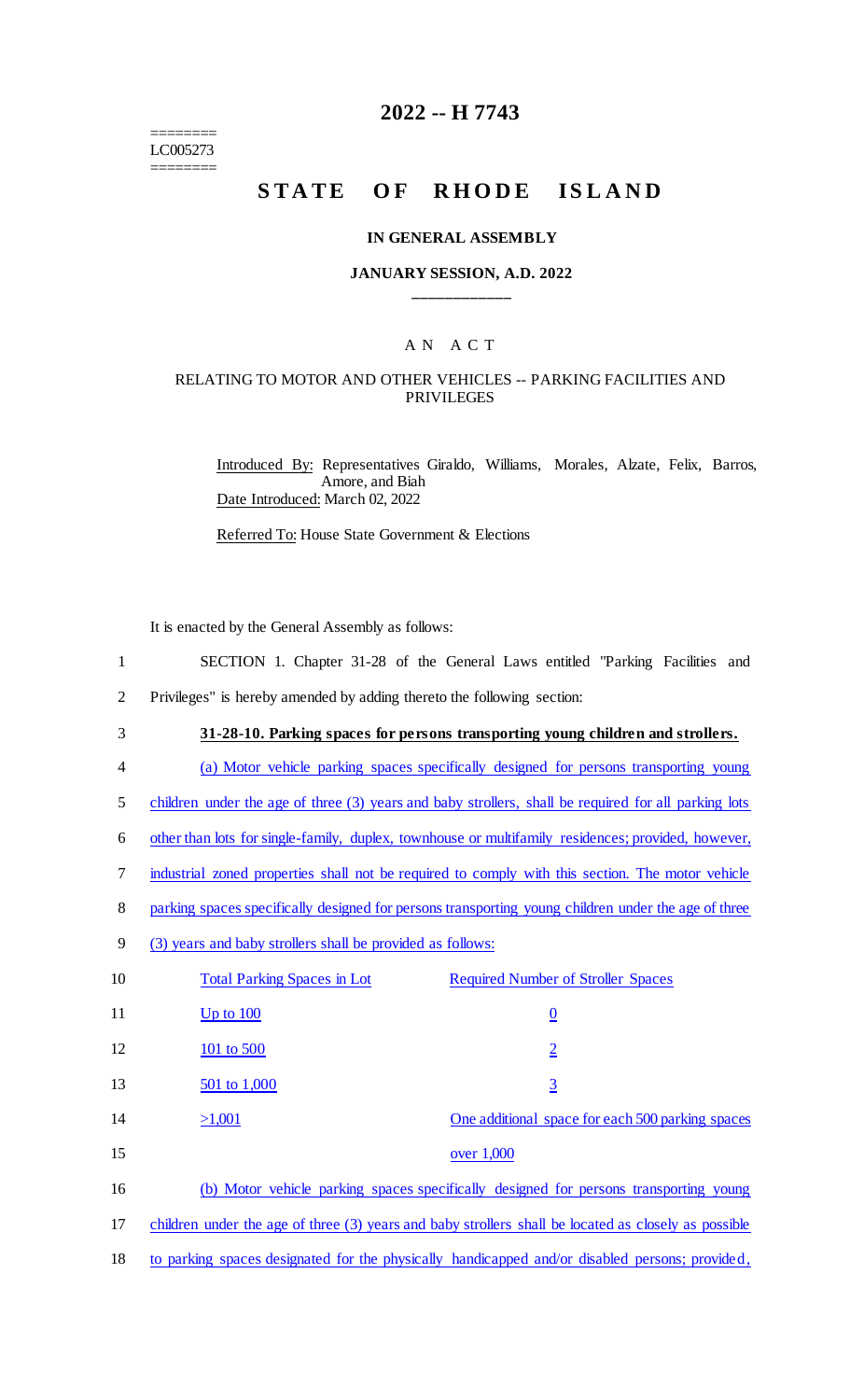however, parking spaces designated for the physically handicapped and/or disabled persons shall take precedence. Where no parking spaces designated for the physically handicapped and/or disabled persons have been provided, parking spaces for persons transporting young children in baby strollers shall be located on the shortest accessible route of travel from adjacent parking to an accessible entrance. (c) All parking spaces for persons transporting young children and strollers shall be prominently outlined with green paint and posted with an approved permanent above-ground sign which shall be of a minimum size of twelve inches (12") wide and eighteen inches (18") in height and shall include an image of a baby stroller with the language "Reserved Parking" located above the image of the baby stroller and with the language "persons with strollers" located below the baby stroller image. The bottom of the sign must be at least five feet (5') above grade when attached to a building, or seven feet (7') above grade for a detached sign. (d) All property owners who are required by this section to provide motor vehicle parking spaces for persons transporting young children and strollers shall provide such parking spaces within two (2) years from the effective date of this section. In no event shall the number of parking spaces for the physically handicapped and/or disabled be reduced below the quantity otherwise required by law. (e) Enforcement of the parking provisions of this section shall be enforced by the local or 19 state authorities on public or private property when the location of the parking spaces is within the 20 purview of the State Building Code, chapter 27.3 of title 23. (f) The owners of said property shall be responsible for the cost of the signage and proper installation in accordance with subsection (c) of this section. SECTION 2. This act shall take effect upon passage.

======== LC005273 ========